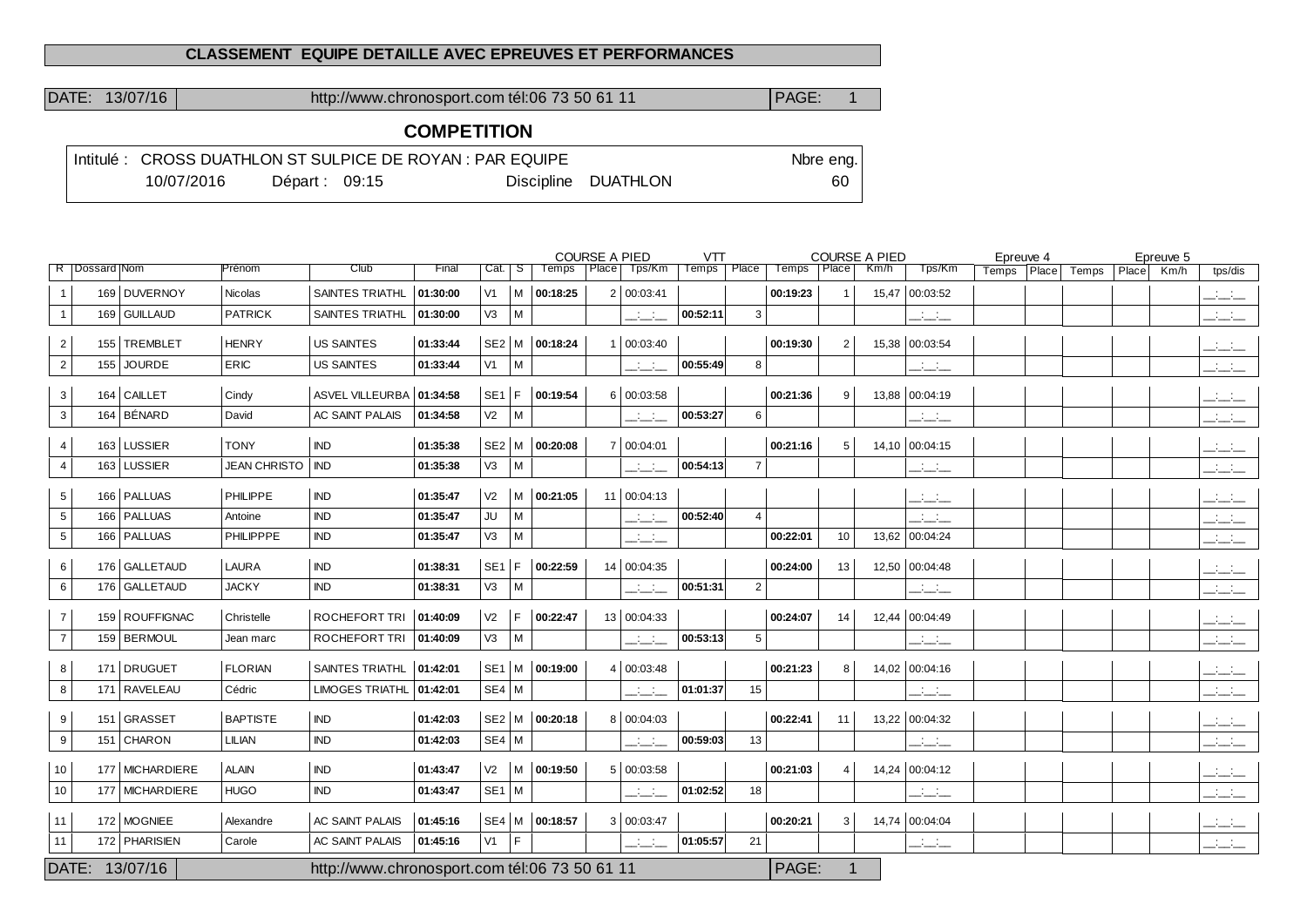### DATE: 13/07/16 http://www.chronosport.com tél:06 73 50 61 11 PAGE: 2

# **COMPETITION**

|  |            |                 | Intitulé : CROSS DUATHLON ST SULPICE DE ROYAN : PAR EQUIPE |                     | Nbre eng. |
|--|------------|-----------------|------------------------------------------------------------|---------------------|-----------|
|  | 10/07/2016 | Départ: $09:15$ |                                                            | Discipline DUATHLON | 60        |

|    |               |                |                   |                                               |          |                |    |                   | <b>COURSE A PIED</b> |               | <b>VTT</b> |       |          |                | <b>COURSE A PIED</b> |                | Epreuve 4 |             |       | Epreuve 5 |           |
|----|---------------|----------------|-------------------|-----------------------------------------------|----------|----------------|----|-------------------|----------------------|---------------|------------|-------|----------|----------------|----------------------|----------------|-----------|-------------|-------|-----------|-----------|
|    | R Dossard Nom |                | Prénom            | Club                                          | Final    | Cat.           | -S | Temps             | Place                | Tps/Km        | Temps      | Place | Temps    | Place          | Km/h                 | Tps/Km         | Temps     | Place Temps | Place | Km/h      | tps/dis   |
| 12 |               | 158   TOUZEAU  | <b>JEAN-LUC</b>   | <b>IND</b>                                    | 01:48:16 | V <sub>4</sub> | М  | 00:23:51          |                      | 17 00:04:46   |            |       | 00:25:44 | 18             |                      | 11,65 00:05:08 |           |             |       |           | للتنافث   |
| 12 |               | 158 BACON      | JEAN-Francois     | IND.                                          | 01:48:16 | V <sub>2</sub> | M  |                   |                      | للنائب        | 00:58:40   | 11    |          |                |                      | للنائب         |           |             |       |           | سنسند     |
| 13 |               | 168 GES        | Pierre            | <b>SAINTES TRIATHL</b>                        | 01:49:47 |                |    | SE3 M 00:20:43    |                      | 10 00:04:08   |            |       | 00:21:23 | $\overline{7}$ |                      | 14,02 00:04:16 |           |             |       |           | للتنافث   |
| 13 |               | 168 ALENDA     | Ludivine          | <b>SAINTES TRIATHL</b>                        | 01:49:47 | SE2 F          |    |                   |                      | للتحلف        | 01:07:40   | 25    |          |                |                      | للتناشي        |           |             |       |           | للتناشيات |
| 14 |               | 150 GOULEAU    | <b>ZELIE</b>      | <b>IND</b>                                    | 01:49:52 | V <sub>2</sub> | F  | 00:23:28          |                      | 16 00:04:41   |            |       | 00:25:02 | 15             | 11,98                | 00:05:00       |           |             |       |           | للمناصب   |
| 14 |               | 150 GOULEAU    | <b>CHRISTOPHE</b> | <b>IND</b>                                    | 01:49:52 | V3             | M  |                   |                      | للتابيت       | 01:01:21   | 14    |          |                |                      | للأسائل        |           |             |       |           | للمناصب   |
| 15 |               | 157   DOLO     | <b>ALAIN</b>      | <b>17 SOUPAPES</b>                            | 01:50:15 | V <sub>4</sub> | M  | 00:20:25          |                      | 9   00:04:05  |            |       | 00:21:18 | 6              |                      | 14,08 00:04:15 |           |             |       |           | للتنافث   |
| 15 |               | 157   SEUREAU  | <b>BERNARD</b>    | <b>17 SOUPAPES</b>                            | 01:50:15 | V6             | м  |                   |                      | للتنائب       | 01:08:31   | 26    |          |                |                      | للتنائب        |           |             |       |           | للتناشيذ  |
| 16 |               | 154 GROUSSET   | <b>JOSE</b>       | <b>IND</b>                                    | 01:50:23 | V <sub>3</sub> |    | $M \mid 00:24:22$ |                      | 19 00:04:52   |            |       | 00:27:03 | 20             |                      | 11,09 00:05:24 |           |             |       |           | للتناشيات |
| 16 |               | 154   LANIAUD  | JULIEN            | <b>IND</b>                                    | 01:50:23 | $SE3$ M        |    |                   |                      | للتناسب       | 00:58:57   | 12    |          |                |                      | للتناشيذ       |           |             |       |           | للتناقب   |
| 17 |               | 156 CIRFICE    | VALERIE           | <b>IND</b>                                    | 01:50:56 | V <sub>1</sub> | F  | 00:28:41          |                      | 27 00:05:44   |            |       | 00:30:54 | 24             |                      | 9,71 00:06:10  |           |             |       |           | للمناصب   |
| 17 |               | 156   PELAUD   | JERÔME            | <b>IND</b>                                    | 01:50:56 | SE4 M          |    |                   |                      | للنائب        | 00:51:20   |       |          |                |                      | للتخليف        |           |             |       |           | للتنافث   |
| 18 |               | 165 SEGUIN     | <b>STEPHANIE</b>  | <b>IND</b>                                    | 01:52:46 | V <sub>1</sub> | F  | 00:26:15          |                      | 21   00:05:15 |            |       | 00:27:55 | 21             |                      | 10,74 00:05:35 |           |             |       |           | للتنافذ   |
| 18 |               | 165   SEGUIN   | <b>BENOIT</b>     | <b>IND</b>                                    | 01:52:46 | V1             | M  |                   |                      | للنائب        | 00:58:35   | 10    |          |                |                      | للتنافث        |           |             |       |           | للمناسب   |
| 19 |               | 173 FRITZSCH   | <b>DANIEL</b>     | 17 SOUPAPES                                   | 01:53:16 | V <sub>4</sub> | М  | 00:21:25          |                      | 12 00:04:17   |            |       | 00:22:53 | 12             |                      | 13,10 00:04:34 |           |             |       |           | للتحلف    |
| 19 |               | 173 LEVAREC    | <b>PASCALINE</b>  | <b>17 SOUPAPES</b>                            | 01:53:16 | V <sub>2</sub> | F  |                   |                      | بانباني       | 01:08:56   | 27    |          |                |                      | المناسبات      |           |             |       |           | للتنافث   |
| 20 |               | 162 NAUZIERE   | Greg              | <b>IND</b>                                    | 01:53:52 | V <sub>1</sub> | м  | 00:23:18          |                      | 15 00:04:39   |            |       |          |                |                      | للتنافث        |           |             |       |           | للتناقب   |
| 20 |               | 162 SABATIER   | Alain             | <b>IND</b>                                    | 01:53:52 | V <sub>3</sub> | M  |                   |                      | للتائب        | 01:05:28   | 20    |          |                |                      | المنافذ        |           |             |       |           | للمناقب   |
| 20 |               | 162 NAUGIERE   | Greg              | <b>IND</b>                                    | 01:53:52 | V1             | M  |                   |                      | بانباني       |            |       | 00:25:04 | 16             |                      | 11,96 00:05:00 |           |             |       |           | للتناشيات |
| 21 |               | 152 ERRARD     | <b>LYDIE</b>      | <b>SPORTYBIEN MAT</b>                         | 01:55:18 | V <sub>1</sub> | F  | 00:24:04          |                      | 18 00:04:48   |            |       | 00:25:08 | 17             |                      | 11,93 00:05:01 |           |             |       |           | سنسند     |
| 21 |               | 152 ERRARD     | <b>MATHIEU</b>    | SPORTYBIEN MAT                                | 01:55:18 | V1             | М  |                   |                      | للتابت        | 01:06:05   | 23    |          |                |                      | للتناشيات      |           |             |       |           | للتناشيات |
| 22 |               | 167   FAURE    | Christophe        | <b>TRIATHLON SAUJ</b>                         | 01:55:57 | V1             | M  | 00:28:09          |                      | 24 00:05:37   |            |       | 00:29:44 | 23             |                      | 10,08 00:05:56 |           |             |       |           | المناسبات |
| 22 |               | 167 NADEAU     | Guillemette       | <b>TRIATHLON SAUJ</b>                         | 01:55:57 | SE4            | F  |                   |                      | للتابت        | 00:58:02   | 9     |          |                |                      | للنائب         |           |             |       |           | للمنسند   |
| 23 |               | 174 GACHINAT   | <b>DOMINIQUE</b>  | <b>IND</b>                                    | 01:57:12 | V <sub>5</sub> |    | M 00:26:31        |                      | 23   00:05:18 |            |       | 00:28:47 | 22             |                      | 10,42 00:05:45 |           |             |       |           | للنائب    |
|    |               | DATE: 13/07/16 |                   | http://www.chronosport.com tél:06 73 50 61 11 |          |                |    |                   |                      |               |            |       | PAGE:    | $\overline{2}$ |                      |                |           |             |       |           |           |